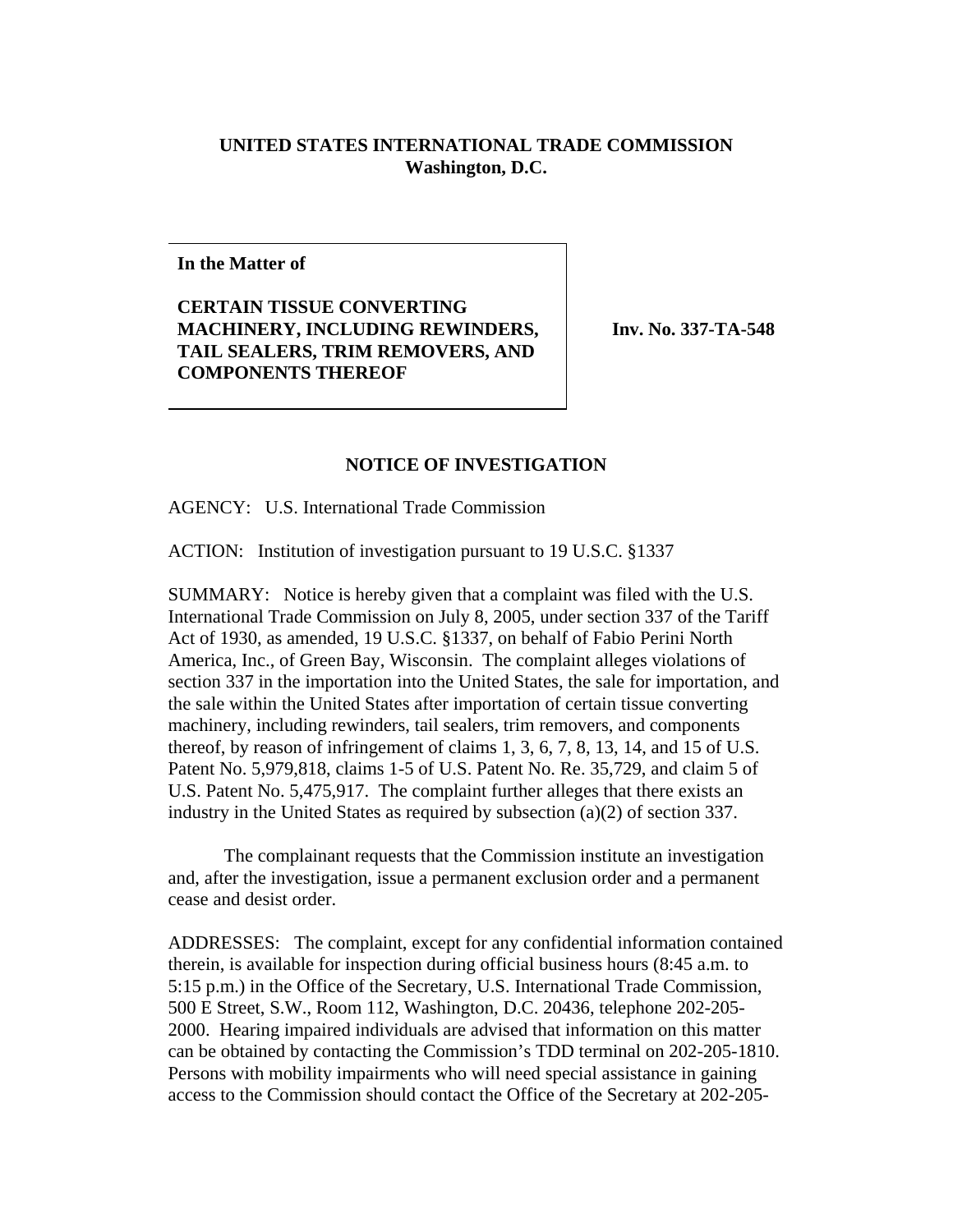2000. General information concerning the Commission may also be obtained by accessing its internet server at http://www.usitc.gov. The public record for this investigation may be viewed on the Commission's electronic docket (EDIS) at http://edis.usitc.gov.

FOR FURTHER INFORMATION CONTACT: David O. Lloyd, Esq., Office of Unfair Import Investigations, U.S. International Trade Commission, telephone 202-205-2576.

AUTHORITY: The authority for institution of this investigation is contained in section 337 of the Tariff Act of 1930, as amended, and in section 210.10 of the Commission's Rules of Practice and Procedure, 19 C.F.R. §210.10 (2005).

SCOPE OF INVESTIGATION: Having considered the complaint, the U.S. International Trade Commission, on August 5, 2005, ORDERED THAT –

(1) Pursuant to subsection (b) of section 337 of the Tariff Act of 1930, as amended, an investigation be instituted to determine whether there is a violation of subsection  $(a)(1)(B)$  of section 337 in the importation into the United States, the sale for importation, or the sale within the United States after importation of certain tissue converting machinery, including rewinders, tail sealers, trim removers, and components thereof, by reason of infringement of one or more of claims 1, 3, 6, 7, 8, 13, 14, and 15 of U.S. Patent No. 5,979,818, claims 1-5 of U.S. Patent No. Re. 35,729, and claim 5 of U.S. Patent No. 5,475,917, and whether an industry in the United States exists as required by subsection (a)(2) of section 337.

(2) For the purpose of the investigation so instituted, the following are hereby named as parties upon which this notice of investigation shall be served:

(a) The complainant is–

Fabio Perini North America, Inc. 3060 South Ridge Road Green Bay, Wisconsin 54304

(b) The respondent is the following company alleged to be in violation of section 337 and upon which the complaint is to be served:

> Chan Li Machinery, Co., Ltd. 103 Wencheng Rd. Taishan Hsiang, Taipei Hsien, Taiwan 243